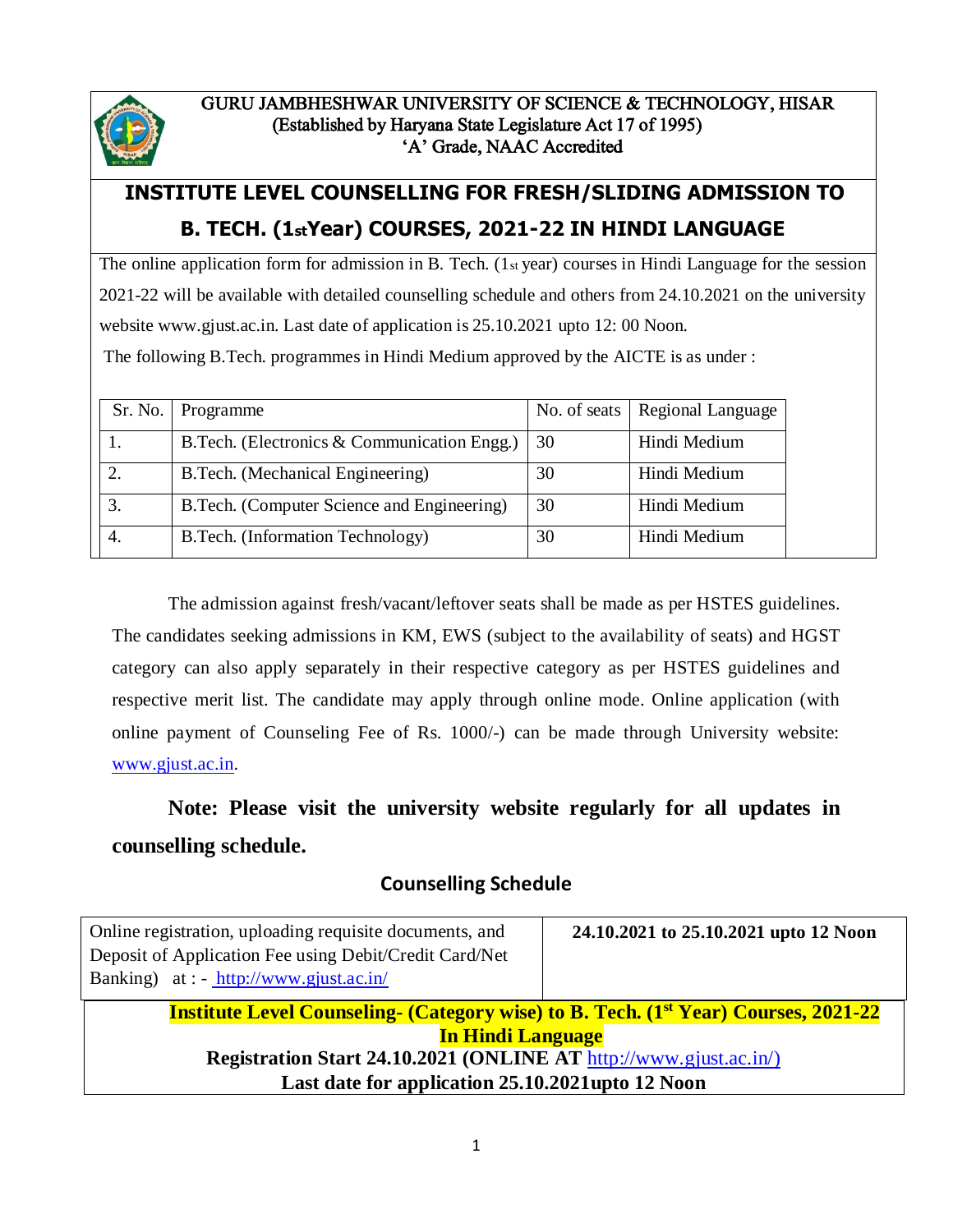| Procedure / Schedule to be followed for admission in B.Tech. Programme in Hindi Language in Institute level<br>online/offline counselling                                                                                                                                                                                                                                                                                                                                                                                                                                                                                                                                                                                                                                                                                      |                             |  |  |  |
|--------------------------------------------------------------------------------------------------------------------------------------------------------------------------------------------------------------------------------------------------------------------------------------------------------------------------------------------------------------------------------------------------------------------------------------------------------------------------------------------------------------------------------------------------------------------------------------------------------------------------------------------------------------------------------------------------------------------------------------------------------------------------------------------------------------------------------|-----------------------------|--|--|--|
| Result of seat allotment for various category on website:-<br>http://www.gjust.ac.in/                                                                                                                                                                                                                                                                                                                                                                                                                                                                                                                                                                                                                                                                                                                                          | 25.10.2021 before 1:00 P.M. |  |  |  |
| Reporting of students in online mode:<br>Procedure of reporting in online mode: After declaration of result the admission committees of various courses<br>will verify the documents and in case of any deficiency contact to the students through the Emails/SMS using the<br>email I.D.s and mobile number provided by the candidates while applying online.                                                                                                                                                                                                                                                                                                                                                                                                                                                                 |                             |  |  |  |
| Documents verification of the students and deposition of<br>Admission Fee.                                                                                                                                                                                                                                                                                                                                                                                                                                                                                                                                                                                                                                                                                                                                                     | 25.10.2021 before 3:00 PM   |  |  |  |
| Payment of Admission Fee of Rs. 33475/- online by the<br>candidates:-<br>For the payment of Admission Fee, the candidate will<br>receive an alert through their valid E-mail I.D. and after<br>receiving the alert, he/she will pay the Admission Fee<br>through a link provided on the University website.<br>For Physical reporting students<br>Candidate is required to deposit a semester fee of Rs.<br>33,475/- for B. Tech (Ist Year) in cash/online (Debit/Credit<br>card) on the spot. The candidate must report at venue<br>(Main Seminar Hall, Ch. Ranbir Singh Auditorium, GJU S&T,<br>Hisar) of counseling in person along with all original<br>documents including category certificate (if any), and with<br>Two sets of attested photocopies of all documents, adhaar<br>card, income certificate (if any) etc. | 25.10.2021 before 3:00 PM   |  |  |  |
| Displaying of vacant seat position and second seat<br>allocation on University website                                                                                                                                                                                                                                                                                                                                                                                                                                                                                                                                                                                                                                                                                                                                         | 25.10.2021 before 4:00 PM   |  |  |  |
| Payment of Admission Fee of Rs 33475/- online by the<br>candidates:-<br>For the payment of Admission Fee, the candidate will<br>receive an alert through their valid E-mail I.D. and after<br>receiving the alert, he/she will pay the Admission Fee<br>through a link provided on the University website.<br>For Physical reporting students<br>Candidate is required to deposit a semester fee of Rs.<br>33,475/- for B. Tech (Ist Year) in cash/online (Debit/Credit<br>card) on the spot. The candidate must report at venue<br>(Main Seminar Hall, Ch. Ranbir Singh Auditorium, GJU S&T,<br>Hisar) of counseling in person along with all original<br>documents including category certificate (if any), and with<br>Two sets of attested photocopies of all documents, adhaar<br>card, income certificate (if any) etc.  | 25.10.2021 before 6:00 PM   |  |  |  |
| Displaying of vacant seat position and third seat allocation<br>on University website                                                                                                                                                                                                                                                                                                                                                                                                                                                                                                                                                                                                                                                                                                                                          | 25.10.2021 before 7:00 PM   |  |  |  |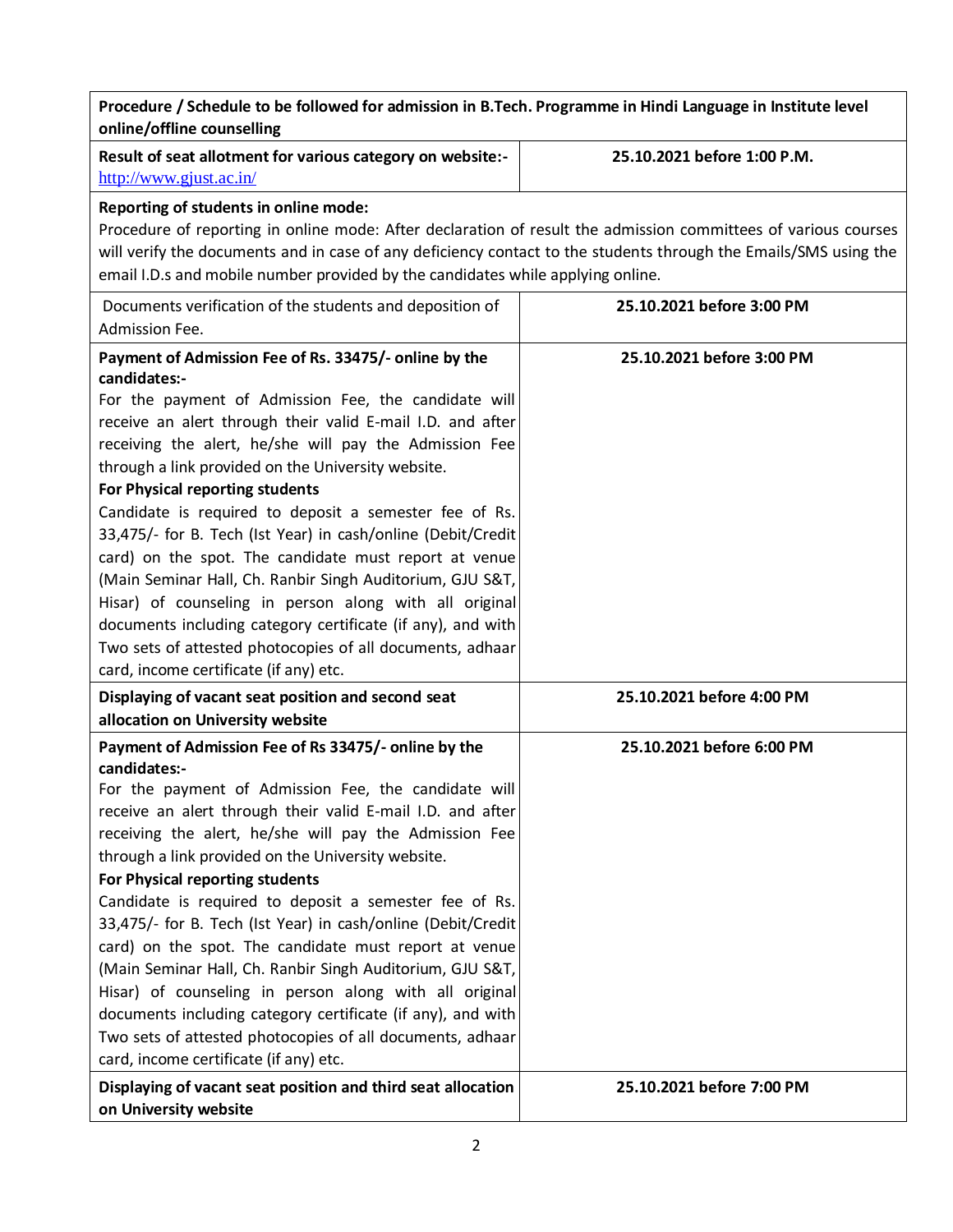| Payment of Admission Fee of Rs 33475/- online by the<br>candidates:- | 25.10.2021 before 8:00 PM |
|----------------------------------------------------------------------|---------------------------|
| For the payment of Admission Fee, the candidate will                 |                           |
| receive an alert through their valid E-mail I.D. and after           |                           |
| receiving the alert, he/she will pay the Admission Fee               |                           |
| through a link provided on the University website.                   |                           |
| For Physical reporting students                                      |                           |
| Candidate is required to deposit a semester fee of Rs.               |                           |
| 33,475/- for B. Tech (Ist Year) in cash/online (Debit/Credit         |                           |
| card) on the spot. The candidate must report at venue                |                           |
| (Main Seminar Hall, Ch. Ranbir Singh Auditorium, GJU S&T,            |                           |
| Hisar) of counseling in person along with all original               |                           |
| documents including category certificate (if any), and with          |                           |
| Two sets of attested photocopies of all documents, adhaar            |                           |
| card, income certificate (if any) etc.                               |                           |

### **Institute Level Counseling- (Without Reservation) to B. Tech. (1st Year) Courses, 2021-22 In Hindi Language**

#### **Registration Start 25.10.2021 (8:00 pm-9:00 pm) (ONLINE AT** [http://www.gjust.ac.in/\)](http://www.gjust.ac.in/)

| Result of seat allotment on website:- | 25.10.2021 before 9:30 P.M. |  |
|---------------------------------------|-----------------------------|--|
| http://www.gjust.ac.in/               |                             |  |

#### **Reporting of students in online mode:**

Procedure of reporting in online mode: After declaration of result the admission committees of various courses will verify the documents and in case of any deficiency contact to the students through the Emails/SMS using the email I.D.s and mobile number provided by the candidates while applying online.

| Documents verification of the students and deposition of<br>Admission Fee.                                                                                                                                                                                                                                                                                                                                                                                                                                                                                                                                                                                                                                                                                                                                                     | 25.10.2021 before 10:30 PM |
|--------------------------------------------------------------------------------------------------------------------------------------------------------------------------------------------------------------------------------------------------------------------------------------------------------------------------------------------------------------------------------------------------------------------------------------------------------------------------------------------------------------------------------------------------------------------------------------------------------------------------------------------------------------------------------------------------------------------------------------------------------------------------------------------------------------------------------|----------------------------|
| Payment of Admission Fee of Rs 33475/- online by the<br>candidates:-<br>For the payment of Admission Fee, the candidate will<br>receive an alert through their valid E-mail I.D. and after<br>receiving the alert, he/she will pay the Admission Fee<br>through a link provided on the University website.<br>For Physical reporting students<br>Candidate is required to deposit a semester fee of Rs.<br>33,475/- for B. Tech (Ist Year) in cash/online (Debit/Credit)<br>card) on the spot. The candidate must report at venue<br>(Main Seminar Hall, Ch. Ranbir Singh Auditorium, GJU S&T,<br>Hisar) of counseling in person along with all original<br>documents including category certificate (if any), and with<br>Two sets of attested photocopies of all documents, adhaar<br>card, income certificate (if any) etc. | 25.10.2021 before 10:30 PM |